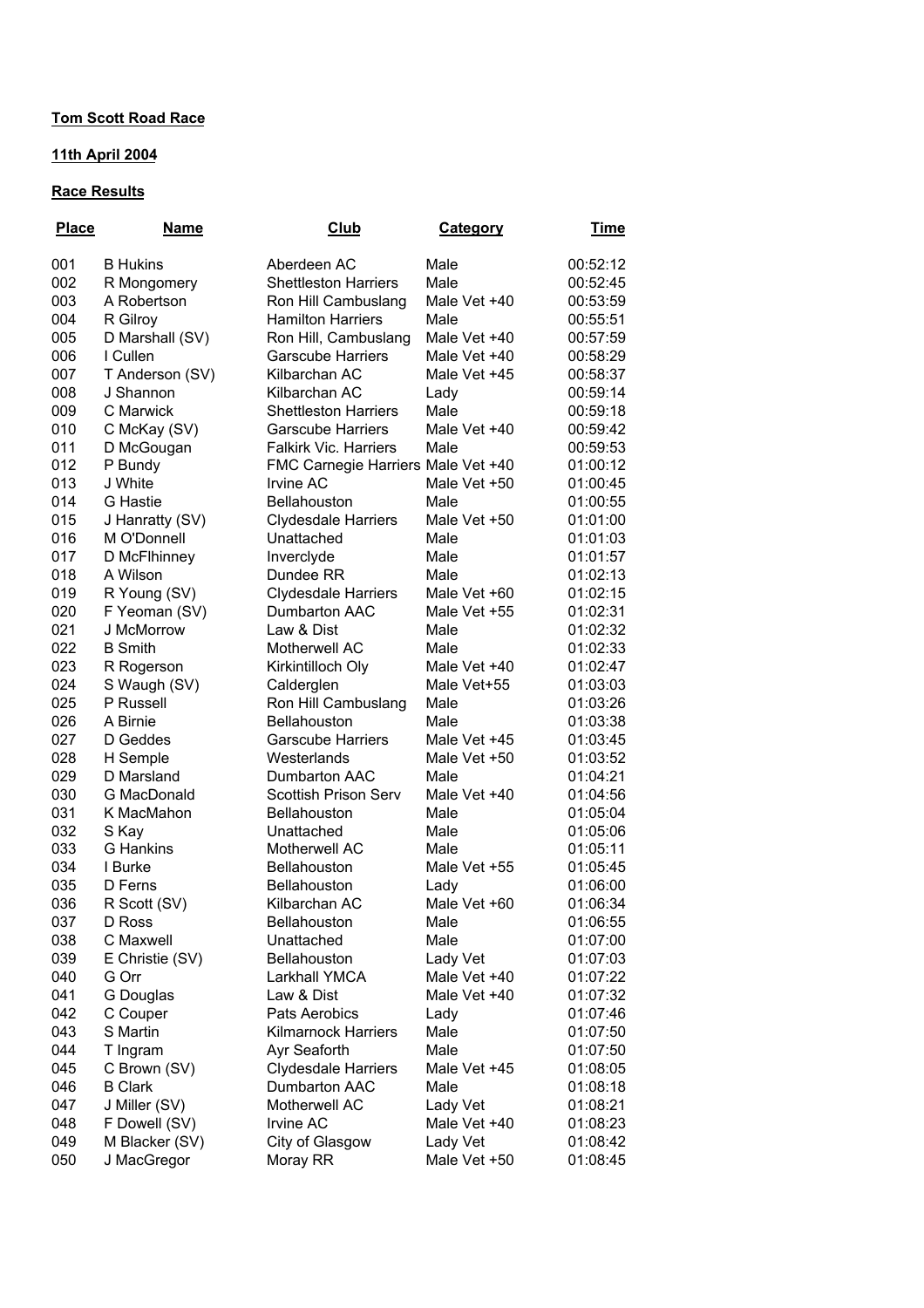| 051 | P Skillan         | Unattached                  | Male         | 01:09:01 |
|-----|-------------------|-----------------------------|--------------|----------|
| 052 | P Harkins         | Motherwell AC               | Male Vet +40 | 01:09:14 |
| 053 | A Brownie         | Unattached                  | Male Vet +50 | 01:09:41 |
| 054 | J Glancy          | Unattached                  | Male         | 01:10:39 |
| 055 | P McCrossan (SV)  | <b>Clydesdale Harriers</b>  | Lady Vet     | 01:11:15 |
| 056 | D McNellan        | Springburn Harriers         | Male         | 01:11:20 |
| 057 | Y Boyle           | Dumbarton AAC               | Lady         | 01:11:56 |
| 058 | C Martin (SV)     | Dumbarton AAC               | Male Vet +45 | 01:12:00 |
| 059 | F McCain SV)      | <b>HELP</b>                 | Male Vet +55 | 01:12:07 |
| 060 | H Akers (SV)      | <b>Garscube Harriers</b>    | Lady Vet     | 01:12:18 |
| 061 | P Naughton        | Unattached                  | Male Vet +45 | 01:12:33 |
| 062 | S Sanchez         | Ferranti                    | Lady         | 01:12:40 |
| 063 | I Campbell        | <b>Hunters Bog Trotters</b> | Male         | 01:12:47 |
| 064 | A Aitchson        | Portobello                  | Male         | 01:13:00 |
| 065 | <b>K</b> Reid     | Strathaven                  | Male Vet +40 | 01:13:32 |
| 066 | J Murray          | <b>Garscube Harriers</b>    | Male         | 01:13:34 |
| 067 | K Mcleod          | Dundee RR                   | Male         | 01:13:38 |
| 068 | A Mcleod (SV)     | Dundee RR                   | Male Vet +55 | 01:13:38 |
| 069 | T Grady           | Unattached                  | Male Vet +45 | 01:13:47 |
| 070 |                   | Unattached                  | Male Vet +40 | 01:13:55 |
|     | S Reilly          | Giffnock North              |              |          |
| 071 | M McVey           |                             | Lady Vet     | 01:14:08 |
| 072 | M McChord (SV)    | <b>SVHC</b>                 | Lady Vet     | 01:14:16 |
| 073 | N Boyle (SV)      | <b>SVHC</b>                 | Male Vet +45 | 01:14:28 |
| 074 | C McAlpine        | Motherwell AC               | Male         | 01:14:39 |
| 075 | B McFall (SV)     | City of Edinburgh           | Male Vet +70 | 01:14:41 |
| 076 | S Bauchop         | Perth R R                   | Lady Vet     | 01:14:42 |
| 077 | S Marwick         | Unattached                  | Lady Vet     | 01:14:49 |
| 078 | S Cameron         | Unattached                  | Male Vet +50 | 01:15:22 |
| 079 | A Stewart (SV)    | Kirkintilloch Oly           | Lady Vet     | 01:15:25 |
| 080 | I Anderson        | <b>Milburn Harriers</b>     | Male         | 01:15:31 |
| 081 | D Morley          | Unattached                  | Male         | 01:15:40 |
| 082 | S Morley          | Unattached                  | Male         | 01:15:40 |
| 083 | F Wood            | Unattached                  | Lady Vet     | 01:15:47 |
| 084 | E Boyle           | Dumbarton AAC               | Lady Vet     | 01:15:50 |
| 085 | J Bruce           | Stornoway R C               | Male Vet +50 | 01:15:58 |
| 086 | P Deschampes      | Le Corbusier                | Male Vet +45 | 01:15:59 |
| 087 | D Brown           | Unattached                  | Male         | 01:17:05 |
| 088 | D McCaffer (SV)   | Motherwell AC               | Male Vet +55 | 01:17:09 |
| 089 | S Addison (SV)    | SVHC                        | Lady Vet     | 01:17:21 |
| 090 | K Burns           | Giffnock North              | Male Vet +55 | 01:17:26 |
| 091 | <b>B</b> Mitchell | <b>Galloway Harriers</b>    | Male Vet +40 | 01:17:28 |
| 092 | J Maley           | Giffnock North              | Lady Vet     | 01:17:59 |
| 093 | D Morton (SV)     | Springburn Harriers         | Male Vet +60 | 01:18:58 |
| 094 | J Tracey (SV)     | Motherwell AC               | Male Vet +45 | 01:19:05 |
| 095 | P Jarvie          | Bellahouston                | Lady         | 01:19:07 |
| 096 | D Bauchop         | Perth R R                   | Male Vet +65 | 01:19:22 |
| 097 | C Setchell        | <b>Garscube Harriers</b>    | Lady         | 01:19:25 |
| 098 | G Inglis (SV)     | Springburn Harriers         | Male Vet +60 | 01:19:33 |
| 099 | W McBrinn (SV)    | <b>Shettleston Harriers</b> | Male Vet +70 | 01:20:08 |
| 100 | P Davis           | <b>Scottish Athletics</b>   | Male Vet +60 | 01:20:12 |
| 101 | G Frazer          | Annan & Dist                | Male Vet +55 | 01:20:19 |
| 102 | L Corbertt        | Bellahouston                | Lady Vet     | 01:20:27 |
| 103 | T Berry           | Unattached                  | Male Vet +45 | 01:20:46 |
| 104 | C Black           | <b>Clydesdale Harriers</b>  | Male         | 01:21:17 |
| 105 | R Couper          | Calderglen                  | Male         | 01:22:25 |
| 106 | M Deas (SV)       | <b>SVHC</b>                 | Lady Vet     | 01:22:40 |
| 107 | C Gray            | Unattached                  | Male         | 01:23:01 |
| 108 | D Turnbull (SV)   | Westerlands                 | Male Vet +60 | 01:23:41 |
|     |                   |                             |              |          |